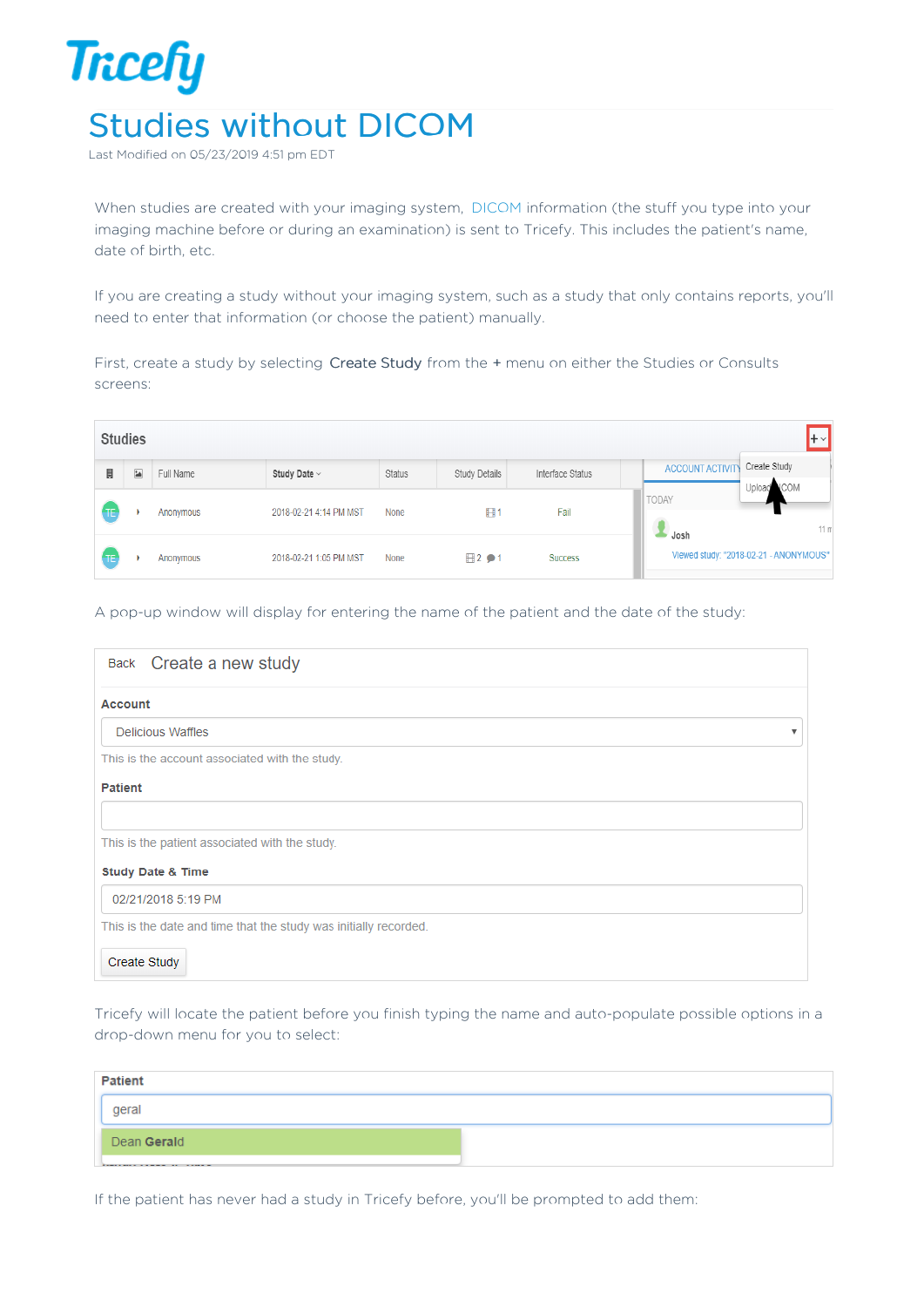

| <b>Patient</b>            |  |  |  |  |  |  |
|---------------------------|--|--|--|--|--|--|
| Gerland                   |  |  |  |  |  |  |
| "Gerland " was not found. |  |  |  |  |  |  |
| Create a new patient?     |  |  |  |  |  |  |

- Select Create New Patient
- A pop-up window will display so that you can enter their first name, last name and date of birth

Next, select inside the Study Date & Time field to display a calendar for choosing the date of the examination. Select the blue clock icon for specifying a time:

| ≺  |                    | <b>March 2017</b>    |  |  |  |     |
|----|--------------------|----------------------|--|--|--|-----|
| Su |                    | Mo Tu We Th Fr Sa    |  |  |  |     |
|    |                    | 26 27 28 1 2 3 4     |  |  |  |     |
|    |                    | 5 6 7 8 9 10 11      |  |  |  |     |
|    |                    | 12 13 14 15 16 17 18 |  |  |  | ly. |
| 19 |                    | 20 21 22 23 24 25    |  |  |  |     |
|    |                    | 26 27 28 29 30 31 1  |  |  |  |     |
|    |                    | 2 3 4 5 6 7 8        |  |  |  |     |
|    |                    | $^\copyright$        |  |  |  |     |
|    | 03/16/2017 3:05 PM |                      |  |  |  |     |

Lastly, select the Create Study button to create the study.

Once the study is created, it will automatically open in the viewer. Select the Choose Files button (shown below in the red box) to attach a report, PDF document, or image file to the study.